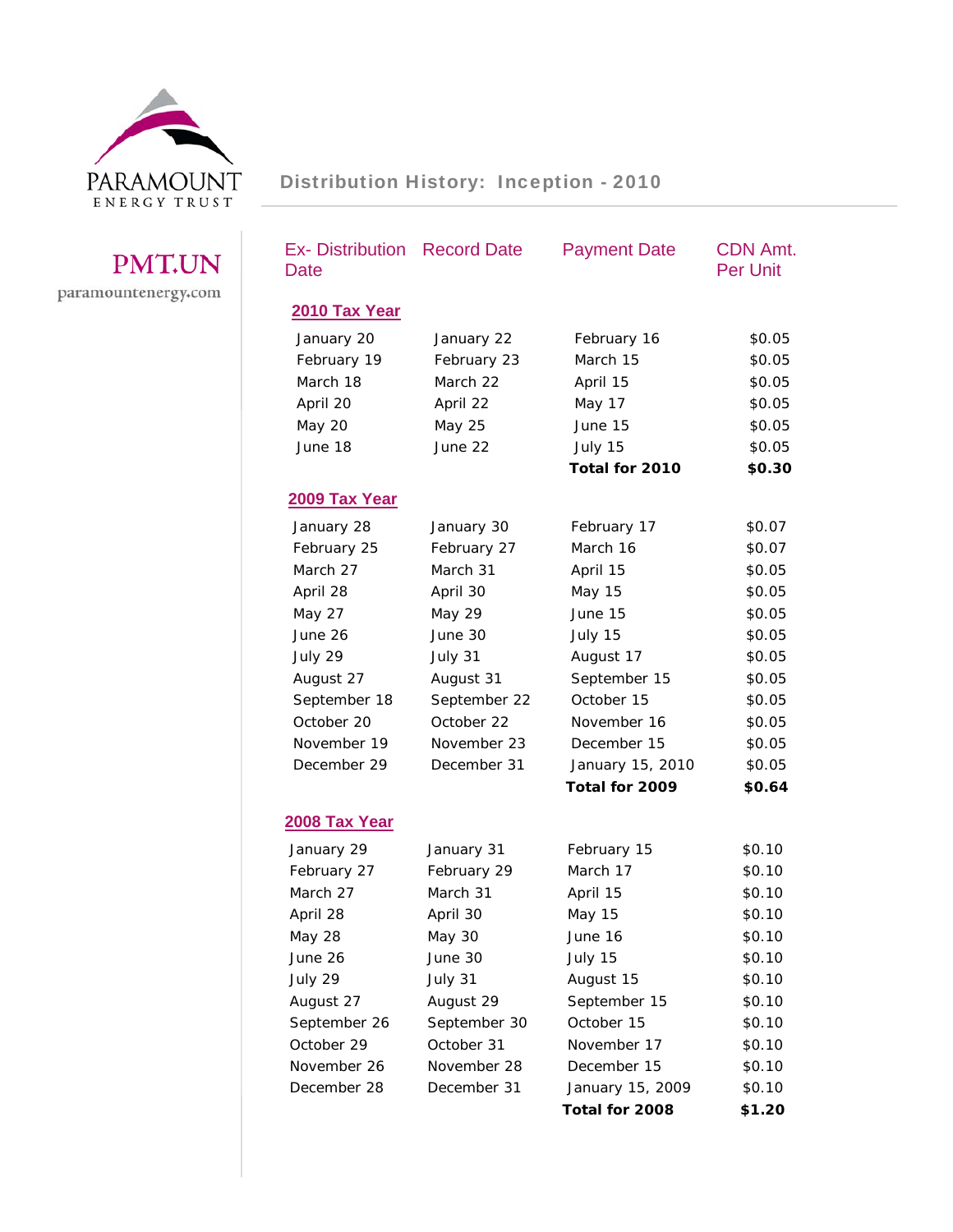

Distribution History: Inception - 2010

## PMT.UN paramountenergy.com

| <b>Ex-Distribution</b><br>Date | <b>Record Date</b> | <b>Payment Date</b> | CDN Amt.<br><b>Per Unit</b> |
|--------------------------------|--------------------|---------------------|-----------------------------|
| 2007 Tax Year                  |                    |                     |                             |
| January 29                     | January 31         | February 15         | \$0.20                      |
| February 26                    | February 28        | March 15            | \$0.14                      |
| March 28                       | March 30           | April 16            | \$0.14                      |
| April 26                       | April 30           | <b>May 15</b>       | \$0.14                      |
| <b>May 29</b>                  | <b>May 31</b>      | June 15             | \$0.14                      |
| June 27                        | June 29            | July 16             | \$0.14                      |
| July 27                        | July 31            | August 15           | \$0.10                      |
| August 29                      | August 31          | September 17        | \$0.10                      |
| September 26                   | September 28       | October 15          | \$0.10                      |
| October 29                     | October 31         | November 15         | \$0.10                      |
| November 28                    | November 30        | December 17         | \$0.10                      |
| December 27                    | December 31        | January 15, 2008    | \$0.10                      |
|                                |                    | Total for 2007      | \$1.50                      |
|                                |                    |                     |                             |
| 2006 Tax Year                  |                    |                     |                             |
| January 27                     | January 31         | February 15         | \$0.24                      |
| February 24                    | February 28        | March 15            | \$0.24                      |
| March 29                       | March 31           | April 17            | \$0.24                      |
| April 26                       | April 28           | <b>May 15</b>       | \$0.24                      |
| May 29                         | <b>May 31</b>      | June 15             | \$0.24                      |
| June 28                        | June 30            | July 17             | \$0.24                      |
| July 27                        | July 31            | August 15           | \$0.20                      |
| August 29                      | August 31          | September 15        | \$0.20                      |
| September 27                   | September 29       | October 16          | \$0.20                      |
| October 27                     | October 31         | November 15         | \$0.20                      |
| November 28                    | November 30        | December 18         | \$0.20                      |
| December 27                    | December 29        | January 15, 2007    | \$0.20                      |
|                                |                    | Total for 2006      | \$2.64                      |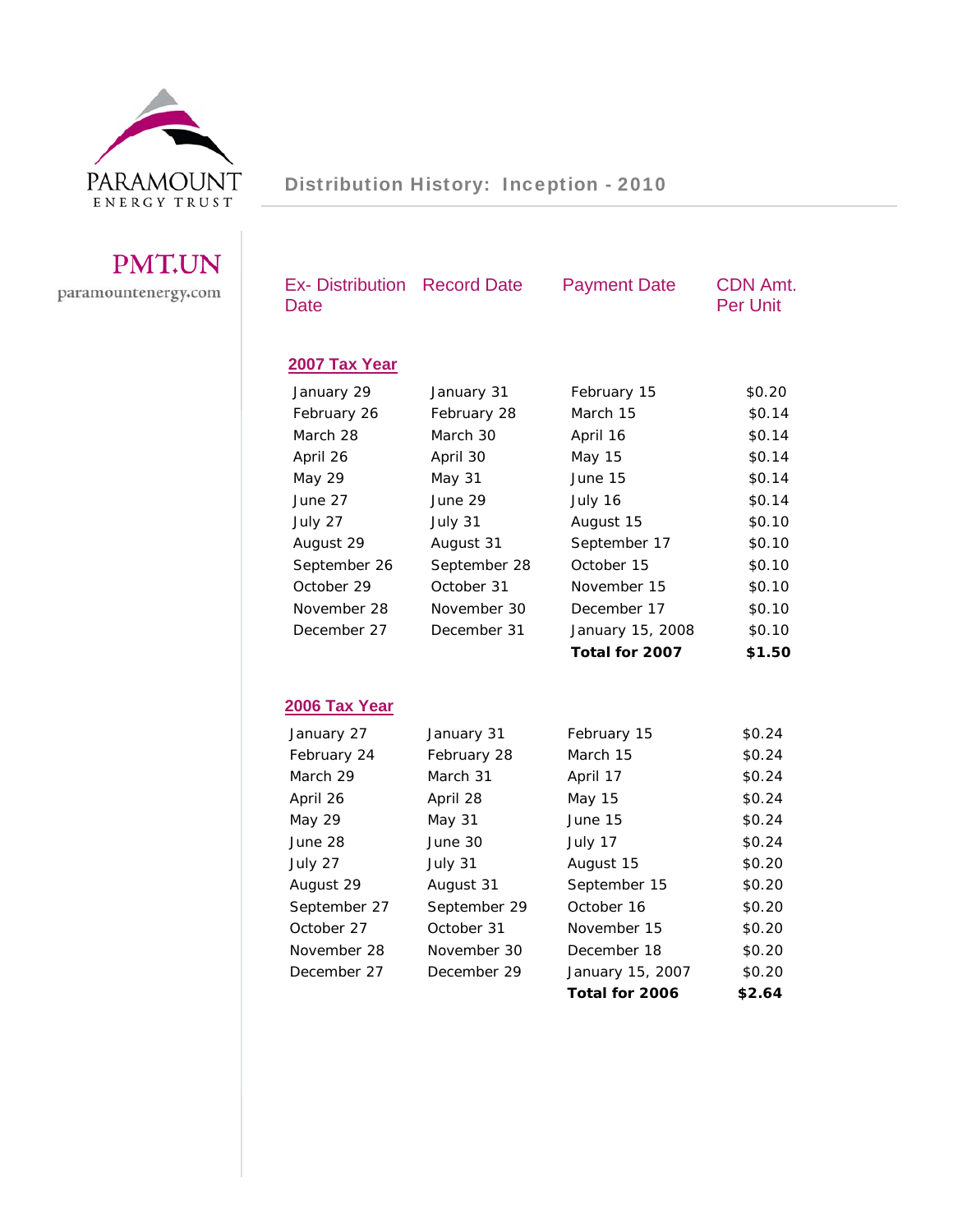

| <b>PMT.UN</b>       |  |
|---------------------|--|
| paramountenergy.com |  |

| <b>Ex- Distribution Record Date</b><br>Date |               | <b>Payment Date</b>                 | <b>CDN Amt.</b><br><b>Per Unit</b> |
|---------------------------------------------|---------------|-------------------------------------|------------------------------------|
| 2005 Tax Year                               |               |                                     |                                    |
| January 27                                  | January 31    | February 15                         | \$0.22                             |
| February 24                                 | February 28   | March 15                            | \$0.22                             |
| March 29                                    | March 31      | April 15                            | \$0.22                             |
| April 27                                    | April 29      | <b>May 16</b>                       | \$0.22                             |
| <b>May 27</b>                               | <b>May 31</b> | June 15                             | \$0.22                             |
| June 28                                     | June 30       | July 15                             | \$0.22                             |
| July 27                                     | July 29       | August 15                           | \$0.22                             |
| August 29                                   | August 31     | September 15                        | \$0.22                             |
| September 28                                | September30   | October 17                          | \$0.24                             |
| October 27                                  | October 31    | November 15                         | \$0.24                             |
| November 28                                 | November 30   | December 15                         | \$0.24                             |
| December 28                                 | December 30   | January 16, 2006                    | \$0.24                             |
|                                             |               | <b>Total Distributions for 2005</b> | \$2.72                             |
|                                             |               |                                     |                                    |
| 2004 Tax Year                               |               |                                     |                                    |
| January 28                                  | January 30    | February 16                         | \$0.20                             |
| February 25                                 | February 27   | March 15                            | \$0.16                             |
| March 29                                    | March 31      | April 15                            | \$0.16                             |
| April 28                                    | April 30      | May 17                              | \$0.16                             |
| May 27                                      | <b>May 31</b> | June 15                             | \$0.16                             |
| June 28                                     | June 30       | July 15                             | \$0.16                             |
| July 28                                     | July 30       | August 16                           | \$0.18                             |
| August 27                                   | August 31     | September 15                        | \$0.20                             |
| September 28                                | September 30  | October 15                          | \$0.20                             |
| October 27                                  | October 29    | November 15                         | \$0.20                             |
| November 26                                 | November 20   | December 15                         | \$0.20                             |
| December 26                                 | December 30   | January 17, 2005                    | \$0.20                             |
|                                             |               | <b>Total Distributions for 2004</b> | \$2.18                             |